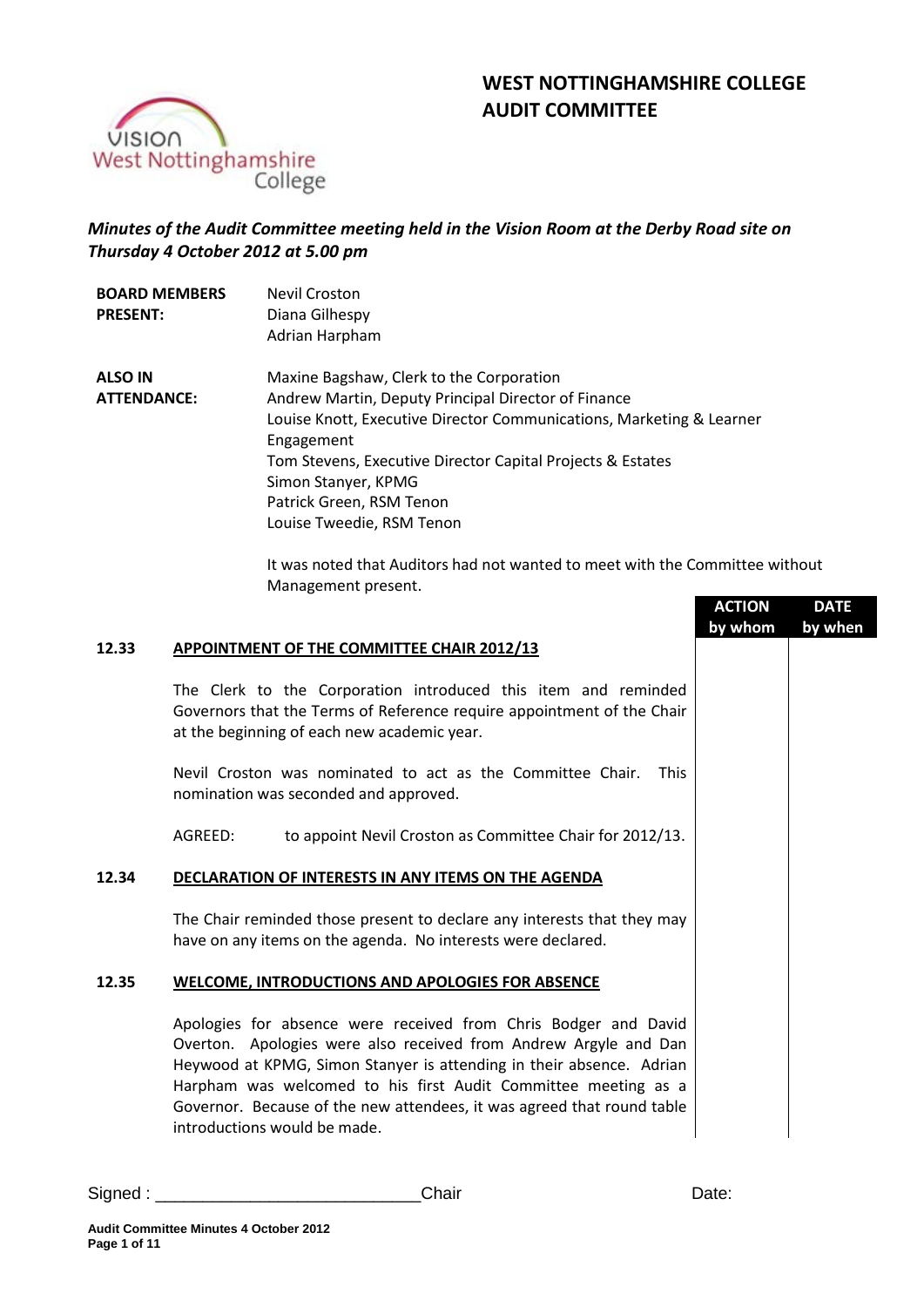### **12.36 MINUTES OF THE MEETING HELD ON 28 JUNE 2012**

AGREED: to approve the minutes of the meeting held on 28 June 2012.

#### **12.37 MATTERS ARISING AND ACTION PROGRESS REPORT**

There were no matters arising. The updated action progress report at page 13 was noted.

#### **12.38 INTERNAL AUDIT**

#### 1) Examinations

RSM Tenon introduced this item and confirmed that an overall green opinion has been given. It was noted that only three low recommendations were made, these can be found on pages 20 and 21. It was accepted that the move to centralisation was a work in progress at the time of the audit and that practices have inevitably moved on since that time. Auditors felt that their work showed good reviews with the College actively working towards centralisation.

Members reviewed the detail of the report and questioned whether the budget figure for examination costs, (as detailed on page 17), when compared with the lower than expected actual fee was unusual. Whilst members were pleased that the College had come in under budget, they questioned why there was almost £150k difference. The Director of Finance explained that the curriculum plan was over optimistic in relation to recruitment of student numbers and, therefore, as a consequence there were fewer examinations undertaken. He indicated that a prudent view was always taken regarding the examination fee budget because it would be the wish of the College to recruit the maximum number of students permissible. However, if the College is unsuccessful in recruiting to target, then there is an understandable reduction in exam fees.

Auditors confirmed that taking account of the issues identified, the Board can take substantial assurance that the controls upon which the organisation relies to manage this risk are suitably designed, consistently applied and effective.

AGREED: to note the content of the report.

2) Subsidiary Companies – BKSB

Internal Auditors introduced this item and confirmed that their work had been carried out on an 'advisory' basis only. Members` attention was drawn to page 2 of the report and the conclusion paragraph at 1.2. What is clear is that the company needs further investment to support growth. This could be done in a number of ways, including other avenues and alternatives for investment. It was noted that the Company is looking to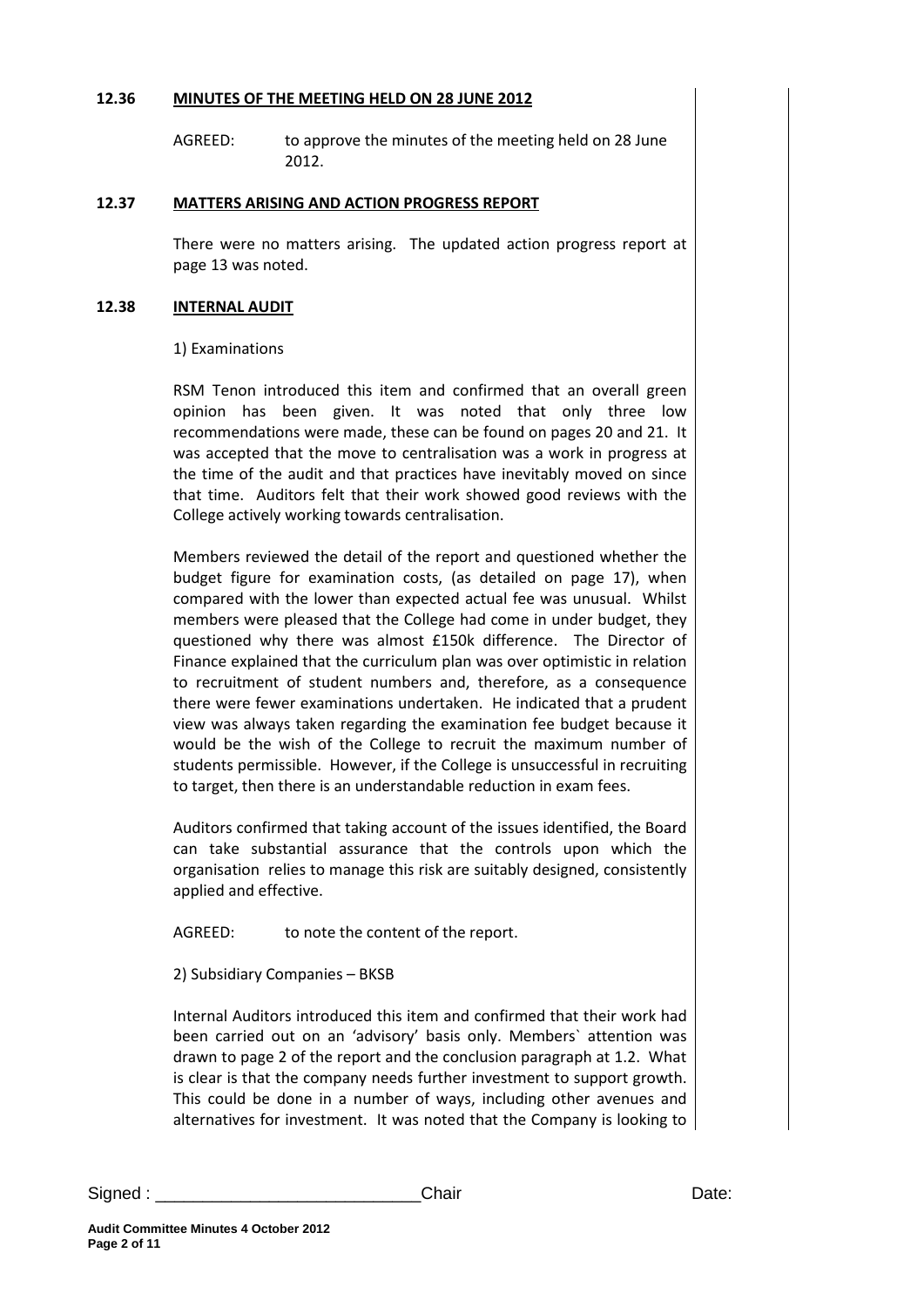and time commitment. Members` attention was drawn to the action plan at page 33. Members discussed how the Company looks to measure its 'impact'. The Director of Finance confirmed that the Company carries out case studies with end users, eg, Quarrydale School, where they have very clearly seen improvements in Maths and English and this is directly attributable to the BKSB product. He indicated that customers do recognise that BKSB has made a contribution to improvement and progress and that these comments are captured and used in marketing. In terms of the business plan for the Company, it was noted that a business plan does already exist, but further development work is being undertaken to change the strategy, and that this will be presented to the College Board in March 2013. Members were assured that a lot of work is currently being undertaken regarding the Company and indeed a piece of work has been commissioned by an external consultant, former Chief Executive of Experian. He is to summarise the current strengths and weaknesses of the Company, the opportunities and give advice on how to take the product to the next level. The Company is working with him to develop the existing business plan. AGREED: to note the report provided. 3) Draft Annual Audit Report 2011/12 Internal Auditors introduced this item and confirmed that the report provides a composite summary of audit activity for the year ended 31 July 2012. Members` attention was drawn to page 51, paragraph 2.2, which is the internal audit assurance statement. It was acknowledged that the remainder of the document summarises the audit work undertaken, with appendix A being the assurance map, and appendix B tabulating the reports completed.

break into the international market, and this comes with financial risks

Members all felt that the report was self-explanatory and were happy to recommend its approval to the Board.

AGREED: a) to note the content of the report. b) to recommend that the Board approve the same.

4) Updated Internal Audit Plan for 2012/13.

Internal Auditors introduced the draft strategy document and reminded Governors that, at the last meeting, the decision had been made to review and reprioritise identified areas. Appendix a) provides an outline three-year strategy, but what is more important is appendix b), which shows the planned work for the 2012/13 academic year.

Signed : \_\_\_\_\_\_\_\_\_\_\_\_\_\_\_\_\_\_\_\_\_\_\_\_\_\_\_\_Chair Date:

FD March

2013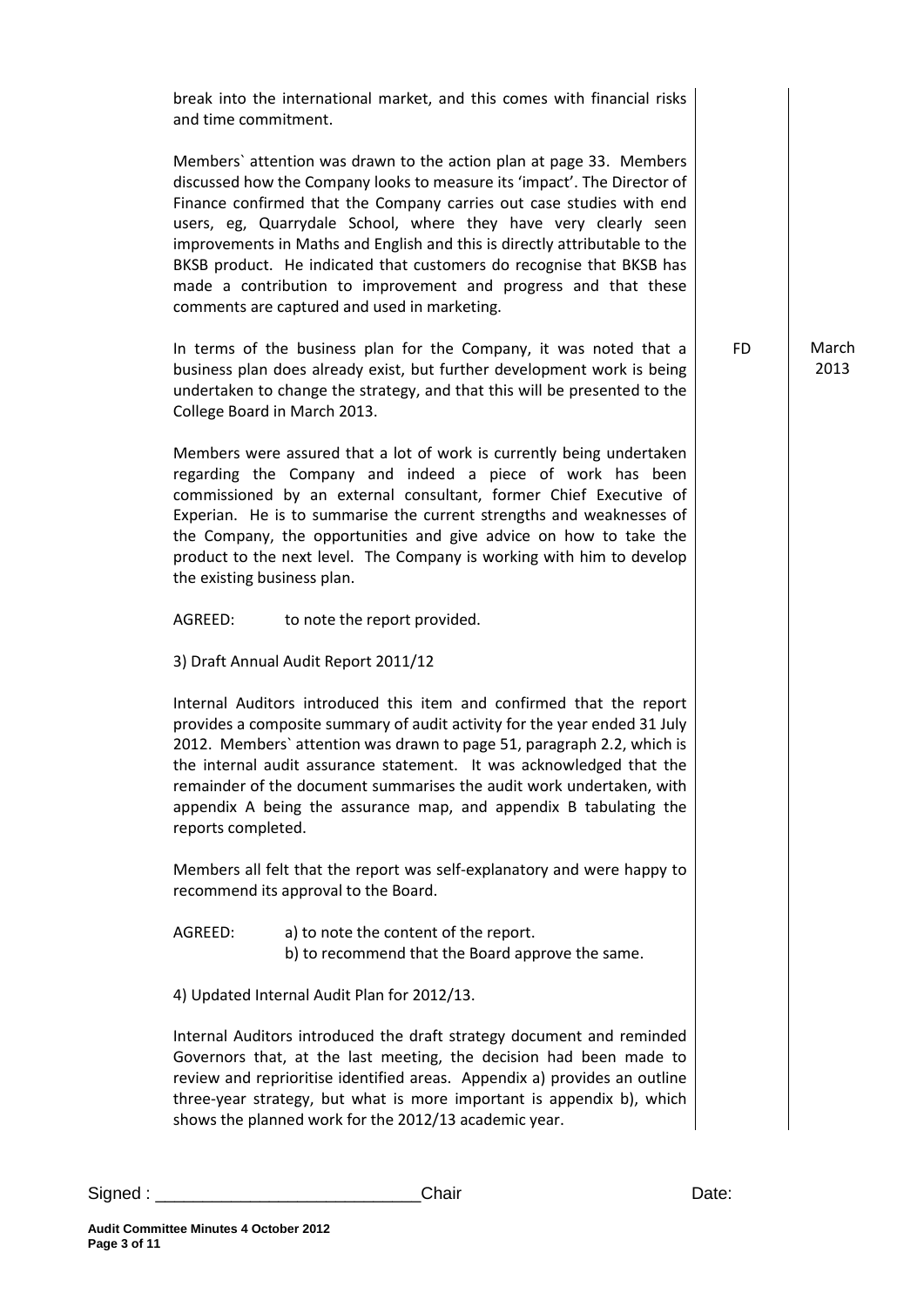|       | Members' attention was drawn to page 67, which details the items to be<br>audited. Members were assured that each of the items identified have<br>been cross referenced to the College's own risk register and that, as a<br>result, the Committee can take comfort and confidence in the fact that<br>risks have been clearly mapped.                                                                                                                                                                                                                                                                                                                                                                                                                                                                                                               |    |           |
|-------|------------------------------------------------------------------------------------------------------------------------------------------------------------------------------------------------------------------------------------------------------------------------------------------------------------------------------------------------------------------------------------------------------------------------------------------------------------------------------------------------------------------------------------------------------------------------------------------------------------------------------------------------------------------------------------------------------------------------------------------------------------------------------------------------------------------------------------------------------|----|-----------|
|       | The areas to be audited are:<br>1) Financial planning, budget setting, monitoring and forecasting.<br>2) Capital projects – value for money/mid project review.<br>3) Estates management.<br>4) Apprenticeships (funding related audit).<br>5) Learner number systems (funding related audit).<br>6) Governance $-$ a review of compliance with the Foundation Code<br>of Governance. Auditors indicated that there were some new<br>appendices that have been circulated for consultation. It was<br>agreed that Internal Auditors would provide the Clerk to the<br>Corporation with copies of these appendices.<br>7) Risk Management.<br>8) Key Financial Controls.<br>9) Significant Partnerships.<br>10) Framework for compliance with legal requirements, data<br>protection and freedom of information.<br>11) Follow up.<br>12) Management. | IA | Sept 2012 |
|       | It was confirmed that the Internal Audit Team have met with the College<br>over the summer and have discussed in detail priority areas, and that this<br>timetable put forward is a jointly agreed position. Members were<br>entirely happy with the updated document.                                                                                                                                                                                                                                                                                                                                                                                                                                                                                                                                                                               |    |           |
|       | AGREED:<br>to approve Internal Audit Plan for 2012/13.                                                                                                                                                                                                                                                                                                                                                                                                                                                                                                                                                                                                                                                                                                                                                                                               |    |           |
| 12.39 | <b>AUDIT PROGRESS</b>                                                                                                                                                                                                                                                                                                                                                                                                                                                                                                                                                                                                                                                                                                                                                                                                                                |    |           |
|       | 1) Composite College Recommendations Report                                                                                                                                                                                                                                                                                                                                                                                                                                                                                                                                                                                                                                                                                                                                                                                                          |    |           |
|       | The Director of Communications, Marketing and Learner Engagement<br>introduced this item and confirmed that all recommendations from the<br>previous external audit have been completed. It was noted that the<br>College is currently expecting a new Management Letter and any<br>recommendations provided would be included within the subsequent<br>composite report.                                                                                                                                                                                                                                                                                                                                                                                                                                                                            |    |           |
|       | 2) Progress against Internal Audit Recommendations                                                                                                                                                                                                                                                                                                                                                                                                                                                                                                                                                                                                                                                                                                                                                                                                   |    |           |
|       | The Director of Communications, Marketing and Learner Engagement<br>introduced this item and indicated that there were two items still from<br>the 2010/11 audit year outstanding. Members' attention was drawn to<br>page 75. It was estimated that all of the work required will be complete<br>by December 2012.                                                                                                                                                                                                                                                                                                                                                                                                                                                                                                                                  |    |           |
|       |                                                                                                                                                                                                                                                                                                                                                                                                                                                                                                                                                                                                                                                                                                                                                                                                                                                      |    |           |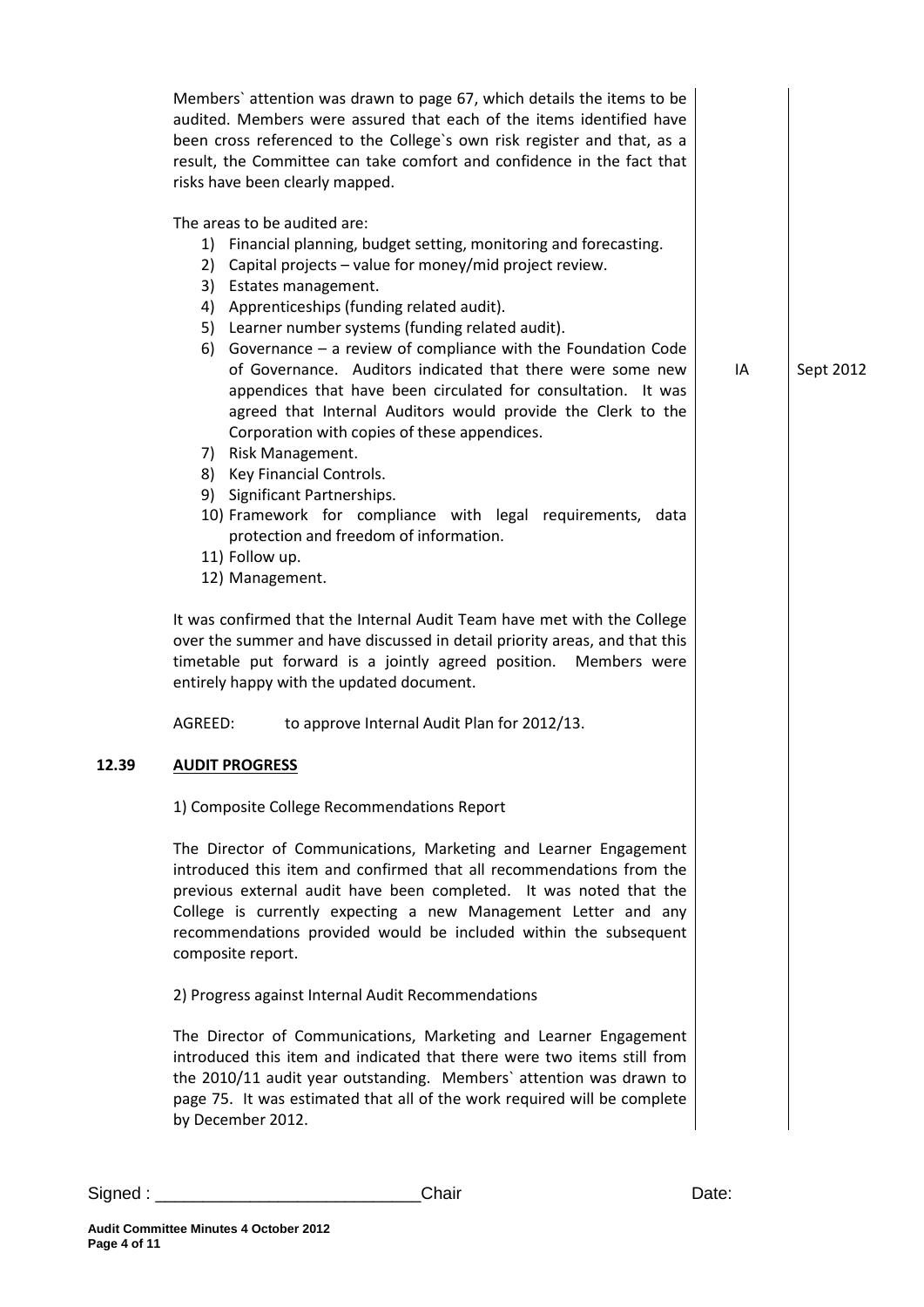Members were advised that there are four recommendations still outstanding from the 2011/12 audit work. Particularly drawn to members` attention was page 80 and the Student Support Strategy to be devised. It was noted that an overarching strategy for the whole service is in draft format and that this should be completed shortly.

Members agreed that the report was self-explanatory.

AGREED: to note the update provided, including reasons for nonimplementation of outstanding audit recommendations.

## **12.40 AUDIT SERVICES - ADDITIONAL NON-AUDIT WORK UNDERTAKEN FOR 2011/12**

The Director of Finance introduced this item and confirmed that his report provides the Committee with a response to the points raised at the last meeting concerning the recommendations made by the Skills funding Agency PFA Team in their review of the control environment as part of the inspection visit. In essence, the recommendation was that the Committee should be made aware of additional services provided either by the internal or external audit service, in order to be satisfied of the independence of the service providing its primary duty. All acknowledged that it is important that the independence of internal and external auditors and reporting to Governors, Non-Executive Governors and West Nottinghamshire College does not appear to be compromised, but equally the College should not be deprived of expertise where it is needed, can be leveraged as its appointed providers as a whole.

The Director of Finance confirmed that Andy Argyle at KPMG has helped to formulate a policy regarding non-audit work, and this has been developed using an NHS policy precedent.

Members` attention was drawn to paragraph 4.1, which sets out three potential different types of additional audit work. For each type of work there would be a different process for authorisation and reporting. He summarised as follows:

1) Statutory and audit related work not requiring Audit Committee approval – this is types of work that does not need formal approval up to a level of £5k.

2) Audit related and advisory services requiring prior Audit Committee approval - these are particular projects requiring prior approval through the Audit Committee Chair and the Director of Finance.

3) Projects that are not permitted. Members` attention was drawn to annex a, which gives some examples of the types of work involved. This is not an exhaustive list, just a 'flavour' of what may or may not be undertaken.

Members were entirely happy that the policy as set out in section four provided the necessary protection required regarding independence.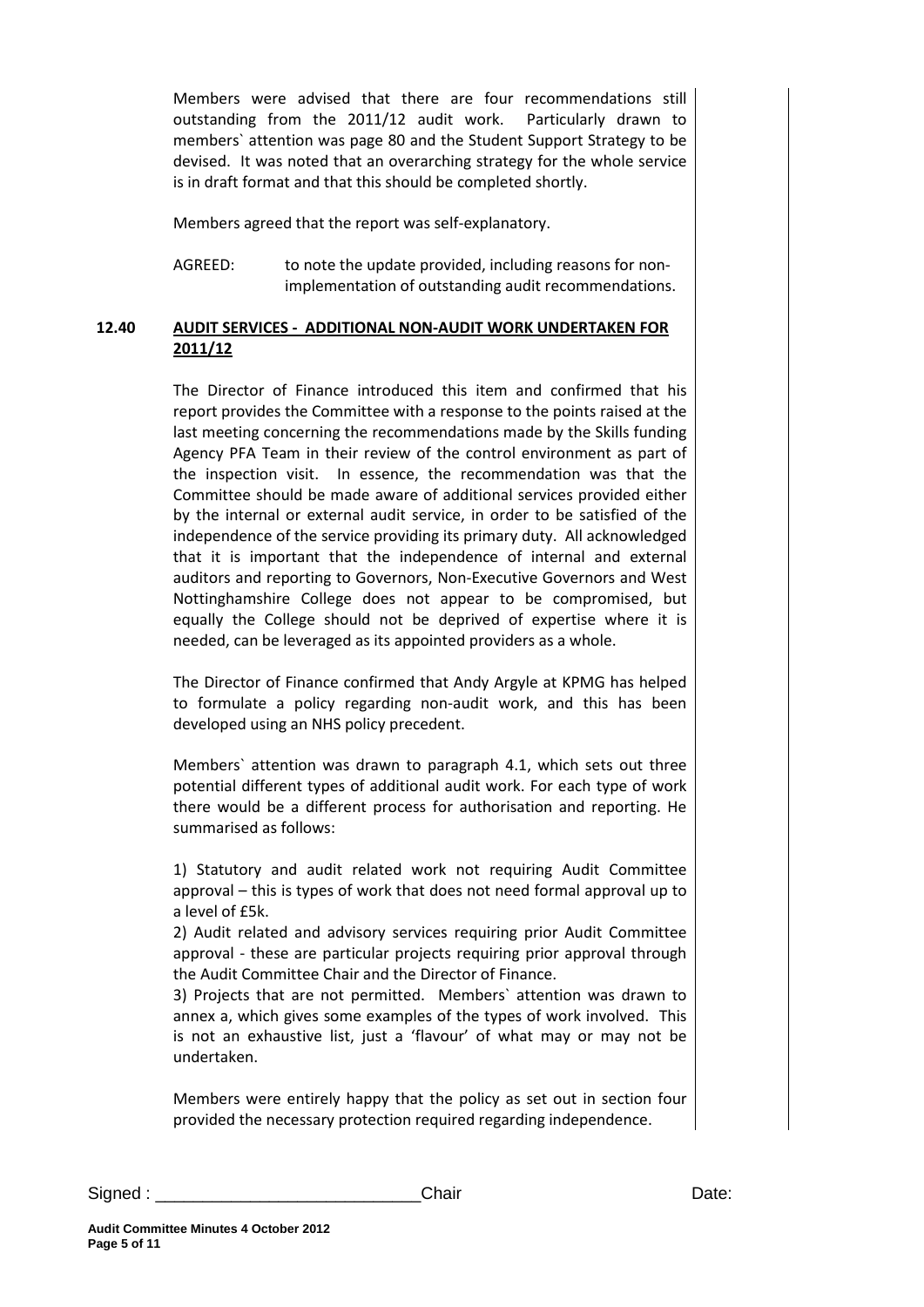## AGREED: to approve the Audit Services additional Non-Audit Work Policy.

In terms of additional work undertaken in 2011/12, members` attention was drawn to paragraph 6.1, the additional following work was included:

- Review of Governance structure and subsidiary companies £4k.
- Review and recommendations supporting creation of a single employer responsive unit - £9900.
- Fee in respect of funding audit readiness £300k.

KPMG confirmed that they, as an organisation, also have their own internal independent checklist and this should give the Committee even more comfort and confidence.

Members were happy to note the additional external audit service work commissioned in 2011/12.

AGREED: to note the content of the report.

## **12.41 RISK MANAGEMENT**

1) College Register

The Director of Communications, Marketing and Learner Engagement introduced this report and drew Members attention to the detail on page 90 and the risk register on page 92 onwards. She indicated that it was too early in the year to downgrade any scoring, but that following review by the College`s Risk Management Group, some content changes are proposed. Members` attention was drawn to paragraph 2.1, which details the content changes proposed, the following was specifically commented upon:

- Risk priority 2 Hair & Beauty have actually overshot their recruitment target.
- Risk priority 9 the College is marketing to recruit and support adults in HE given the increase in fees. The College has contacted every individual who initially expressed an interest to ascertain why they have not taken up a place, a number of issues were identified which include:
	- 1) Fees quite clearly a significant influencing factor in the adult market.
	- 2) Clearing has been very interesting this year universities have dramatically dropped their entry requirements.
	- 3) 10% of student numbers for the University of Nottingham, came through its own clearing process over the summer, this is an unprecedented high percentage.
	- 4) The College is reviewing its HE offer, with Patricia Harman and Louise Knott meeting with all Head Teachers.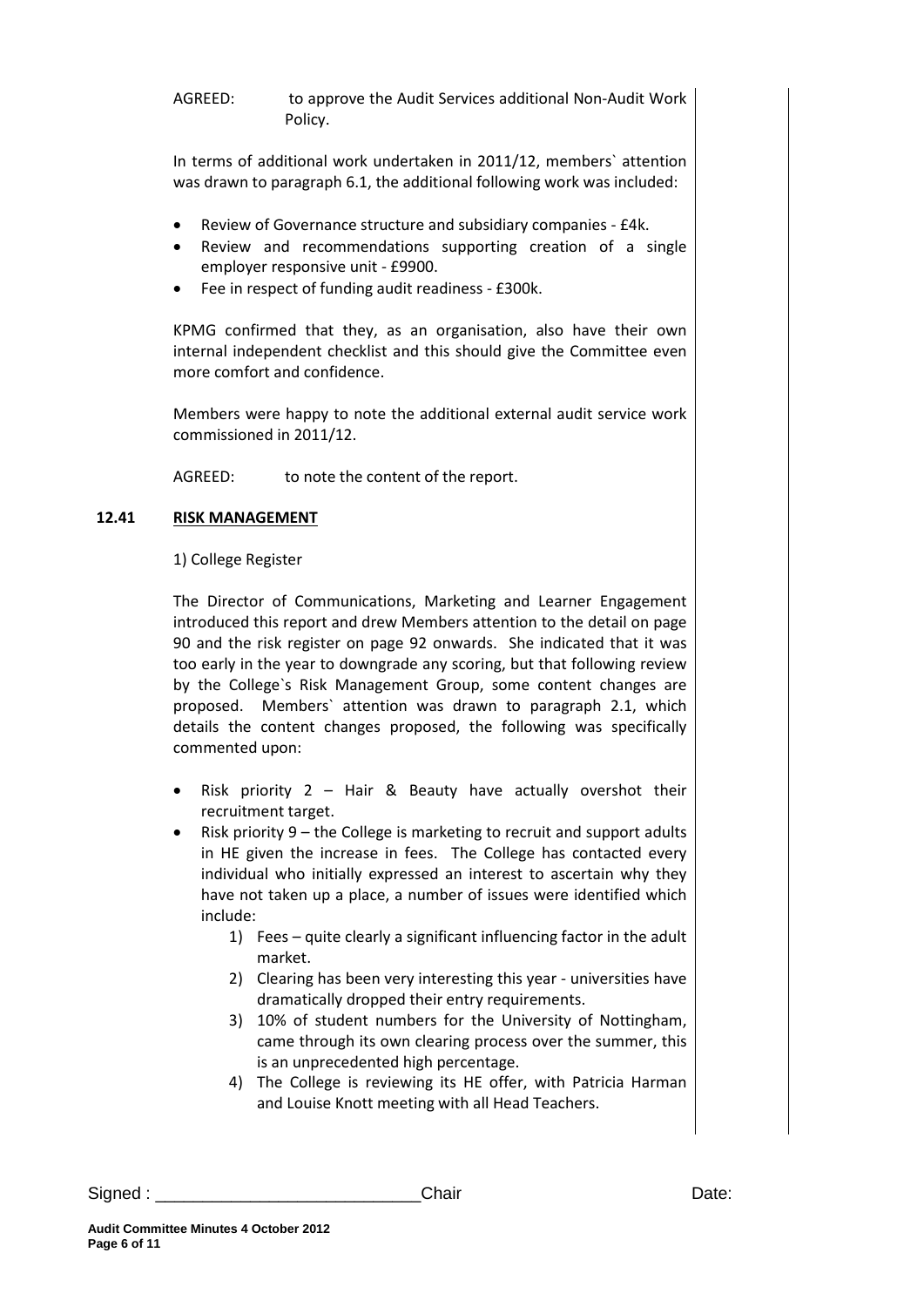|                     | 5) There is the expectation that 2013/14 will be as challenging a<br>year. It was acknowledged that nationally the HE picture is<br>very challenging and that the under recruitment seen at<br>College was not an isolated picture.                                                                                                                                                                                                                                                                                                                                                                                                                                                                                                      |                 |                         |
|---------------------|------------------------------------------------------------------------------------------------------------------------------------------------------------------------------------------------------------------------------------------------------------------------------------------------------------------------------------------------------------------------------------------------------------------------------------------------------------------------------------------------------------------------------------------------------------------------------------------------------------------------------------------------------------------------------------------------------------------------------------------|-----------------|-------------------------|
|                     | Members discussed HE provision generally and were advised that the in-<br>year impact of under recruitment will be limited because the College has<br>now exceeded its tolerance target. There will be no significant financial<br>impact in year, but there will be an impact in 2013/14 in that reduced<br>allocation numbers will be awarded. Given that the College is currently<br>25 students short of the actual target, the knock on consequence is that<br>in 2012/13, there will be 25 less students paying fees. The Director of<br>Finance confirmed that he had set a very prudent budget for HE provision<br>and that as a consequence the College was actually currently performing<br>better than the budgeted position. |                 |                         |
|                     | It was noted that the new facilities will seek to progress the development<br>of commercial income and that it is envisaged that some of this will offset<br>and mitigate the identified risks.                                                                                                                                                                                                                                                                                                                                                                                                                                                                                                                                          |                 |                         |
| AGREED:             | to note the contents of the report and approve the<br>removal of risk priority 2 and 9 from the College's Risk<br>Register.                                                                                                                                                                                                                                                                                                                                                                                                                                                                                                                                                                                                              |                 |                         |
| 2) Top 10 KPI Model |                                                                                                                                                                                                                                                                                                                                                                                                                                                                                                                                                                                                                                                                                                                                          |                 |                         |
|                     | The Director of Communication, Marketing and Learner Engagement<br>introduced this item and drew members' attention to page 112. She<br>reminded Governors that this had been drafted following an action point<br>at the previous meeting. Members all felt that the report was very useful<br>and requested that it be scheduled as an agenda item at each meeting.                                                                                                                                                                                                                                                                                                                                                                    | Director<br>C&M | Standing<br><b>Item</b> |
|                     | In discussion, members indicated that they would wish the College<br>Executive to investigate how to establish and summarise key external<br>environmental influences that are key KPI's. They would wish to seek<br>better communication regarding the points of exposure. It was believed<br>that the economic indicators which are a risk to the College could be<br>pulled out of the business plan and monitored/reviewed on a quarterly<br>basis. If these are linked in to the mission and values, then whilst not<br>being able to entirely mitigate the risks, it would give the Board and the<br>Executive a mechanism for looking at trends.                                                                                  | Director<br>C&M | 14 Feb<br>2013          |
|                     | 3) Subsidiary Company Arrangements                                                                                                                                                                                                                                                                                                                                                                                                                                                                                                                                                                                                                                                                                                       |                 |                         |
| specifically noted: | The Director of Communications, Marketing and Learner Engagement<br>introduced this item and drew members' attention to the content of her<br>report on page 114. She confirmed that all of the risks identified had<br>been individually considered by the subsidiary Boards. The following was                                                                                                                                                                                                                                                                                                                                                                                                                                         |                 |                         |
|                     |                                                                                                                                                                                                                                                                                                                                                                                                                                                                                                                                                                                                                                                                                                                                          |                 |                         |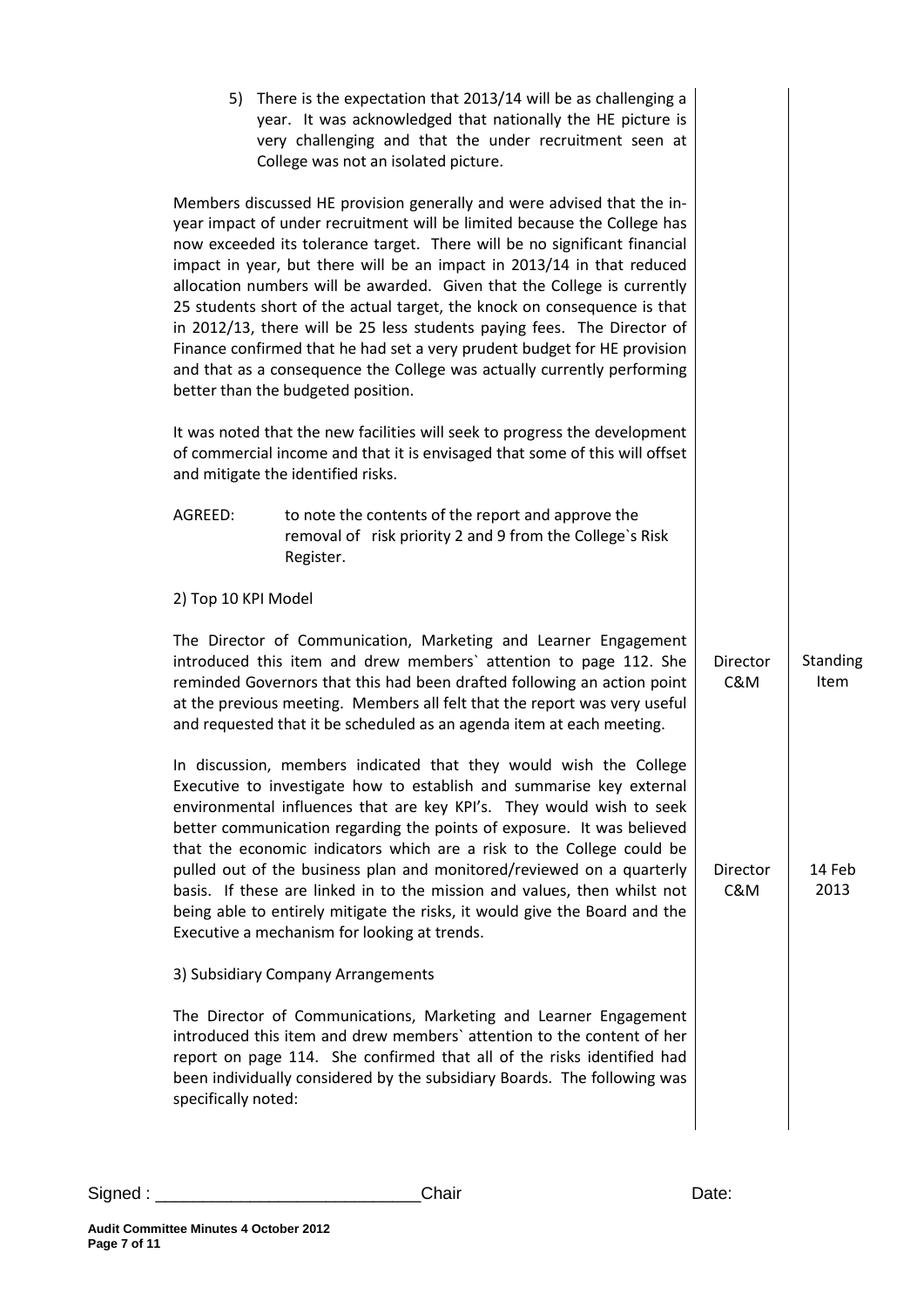|       | a) Safety Plus Training & Consultancy                                                                                                                                                                                                                                                                                                                                                                                                                                                                                                                                                                                                                              |                 |          |
|-------|--------------------------------------------------------------------------------------------------------------------------------------------------------------------------------------------------------------------------------------------------------------------------------------------------------------------------------------------------------------------------------------------------------------------------------------------------------------------------------------------------------------------------------------------------------------------------------------------------------------------------------------------------------------------|-----------------|----------|
|       | The risk register for Safety Plus Training and Consultancy identifies three<br>risks related to their operations, there are no risks scored on the risk<br>register above medium risk. The most significant risk relates to the<br>integration of Safety Plus into the single business unit. Significant work<br>has being done in this regarding the overall residual score for the risk is at<br>a six (or medium risk). The only other risk on the register relates to the<br>reliance on public funding, and has been scored with the residual risk of<br>four.                                                                                                | Director<br>C&M | Feb 2013 |
|       | b) BKSB Skilldrive                                                                                                                                                                                                                                                                                                                                                                                                                                                                                                                                                                                                                                                 |                 |          |
|       | There are seven risks contained in the BKSB register, one risk falls within<br>the category of high (achievement of income targets). The remainder fall<br>in the category of low/medium risks. The significant risk relates to the<br>failure to deliver the growth plans for BKSB. Regular reporting<br>arrangements are in place to monitor the progress against business plan<br>targets and are considered by the Board as substantive items on their<br>agendas.                                                                                                                                                                                             |                 |          |
|       | c) Vision Apprentices                                                                                                                                                                                                                                                                                                                                                                                                                                                                                                                                                                                                                                              |                 |          |
|       | The only risk contained within the Vision Apprentices register relates to<br>the target for 16-18 apprentices, and this is closely linked to the risk on<br>the College's Corporate Risk Register.                                                                                                                                                                                                                                                                                                                                                                                                                                                                 |                 |          |
|       | One piece of work to be undertaken by the Director of Communications,<br>Marketing and Learner Engagement is to look at standardisation<br>regarding the content and format of the risk registers.                                                                                                                                                                                                                                                                                                                                                                                                                                                                 |                 |          |
|       | AGREED:<br>to note the update provided.                                                                                                                                                                                                                                                                                                                                                                                                                                                                                                                                                                                                                            |                 |          |
| 12.42 | <b>REGISTERS ATTENDANCE AND RECORDING</b>                                                                                                                                                                                                                                                                                                                                                                                                                                                                                                                                                                                                                          |                 |          |
|       | The Director of Finance introduced this item and confirmed that what<br>was presented was a very early update, the following was noted:                                                                                                                                                                                                                                                                                                                                                                                                                                                                                                                            |                 |          |
|       | a) Timetabling Process and Status                                                                                                                                                                                                                                                                                                                                                                                                                                                                                                                                                                                                                                  |                 |          |
|       | All timetabling staff received refresher training in May 2012. Some of<br>these also received additional one to one training where their level of<br>knowledge suggested the need for additional support.<br>The schedule for inputting of 2012 timetables was agreed with<br>٠<br>Schools of Learning in January 2012. Extensions to deadlines were<br>granted due to inspection, but all entries should have been<br>completed by 4 July.<br>However, there were still significant gaps at 8 August 2012, despite<br>٠<br>extensive chasing and follow up work by the Resources and Processes<br>Team. The final deadline was set at 9 August 2012, and the team |                 |          |
|       |                                                                                                                                                                                                                                                                                                                                                                                                                                                                                                                                                                                                                                                                    |                 |          |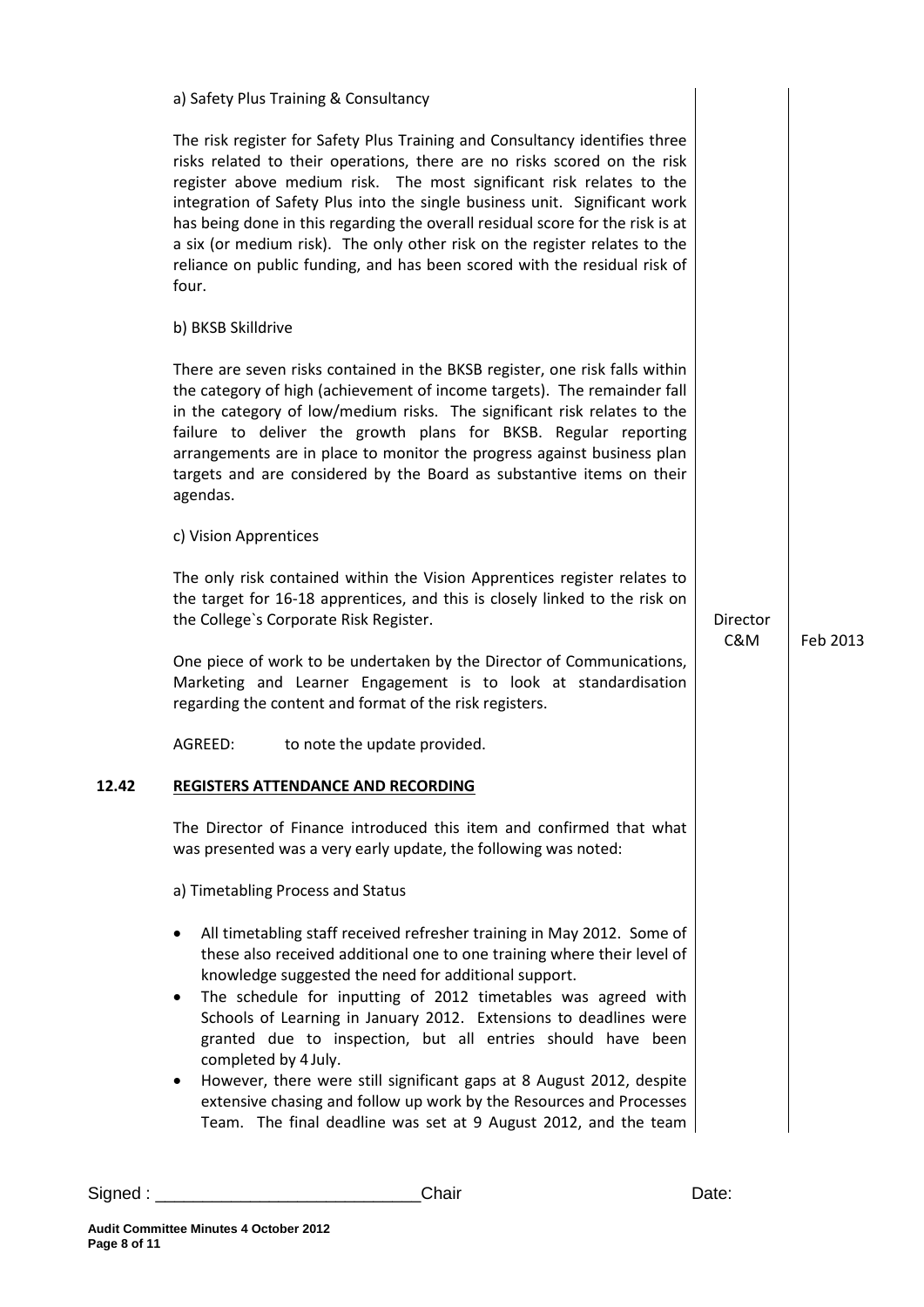then began allocating rooms to the large volume of requests that they had received centrally. These were processed in time for the system to be reopened to Schools of Learning for four weeks from 20 August.

- However, some final allocations which the Central Team needed to make were held up until 21 September by one School of Learning wishing to place study bookings in any free slots in their rooms.
- The Central Team provided significant support over the summer in some areas. They completed all of the entry for Hair & Beauty, large amounts for Construction and some for Care & Media. The Construction area has specifically commented upon how their timetables have been much more accurate this year due to the support of the Central Team.
- Currently all activities are timetabled. The Team is processing a large volume of requests on a daily basis for amendments to core starts and end dates/times, PC room requests in exchange for original classroom booking and additional rooms for activities. However, much of this is routine work, which the Team would expect to support.
- As a result of the timetabling process over the summer of 2012, the Team will consider the benefits and drawbacks of providing a more comprehensive central service, specifically around main timetabling. If resourced appropriately, more detailed knowledge of the system should result in increased accuracy and efficiency in setting up the timetables. However, this would have to be considered in the context of the lack of detailed knowledge in how the curriculum is delivered in each of the Schools of Learning.

Members` attention was drawn to page 131, which shows that there were 3271 timetabled activities due to start on 21 September 2012. Of the 3271, 1373 registers were created, but 678 were not marked. 1220 registers were not created at all.

It was acknowledged that this is not a healthy picture, but that as the College is only two weeks into the year, it is not a disaster. The Director of Finance confirmed that all of this information is sent to the Heads of School on a weekly basis and that they are very aware of the fact that this poor practice needs to be improved. It was noted that once the registers are in place, the College will then look to monitor timely completion of registers. To focus staff`s attention, College Management will be turning off the ability to 'flood-mark' on the system, as this is a risky mechanism for clearing backlogs. It was agreed that for all meetings, this would remain as a standing agenda item so that there is the ability to monitor registers and timely completions.

Members were advised that Management did not have concerns that registers were not being completed, but that what they suspect is happening is that a lot of manual recording of attendance is still undertaken. This is a practice that has to be eradicated as it duplicates time and leads to inefficiencies.

**Page 9 of 11**

**Audit Committee Minutes 4 October 2012**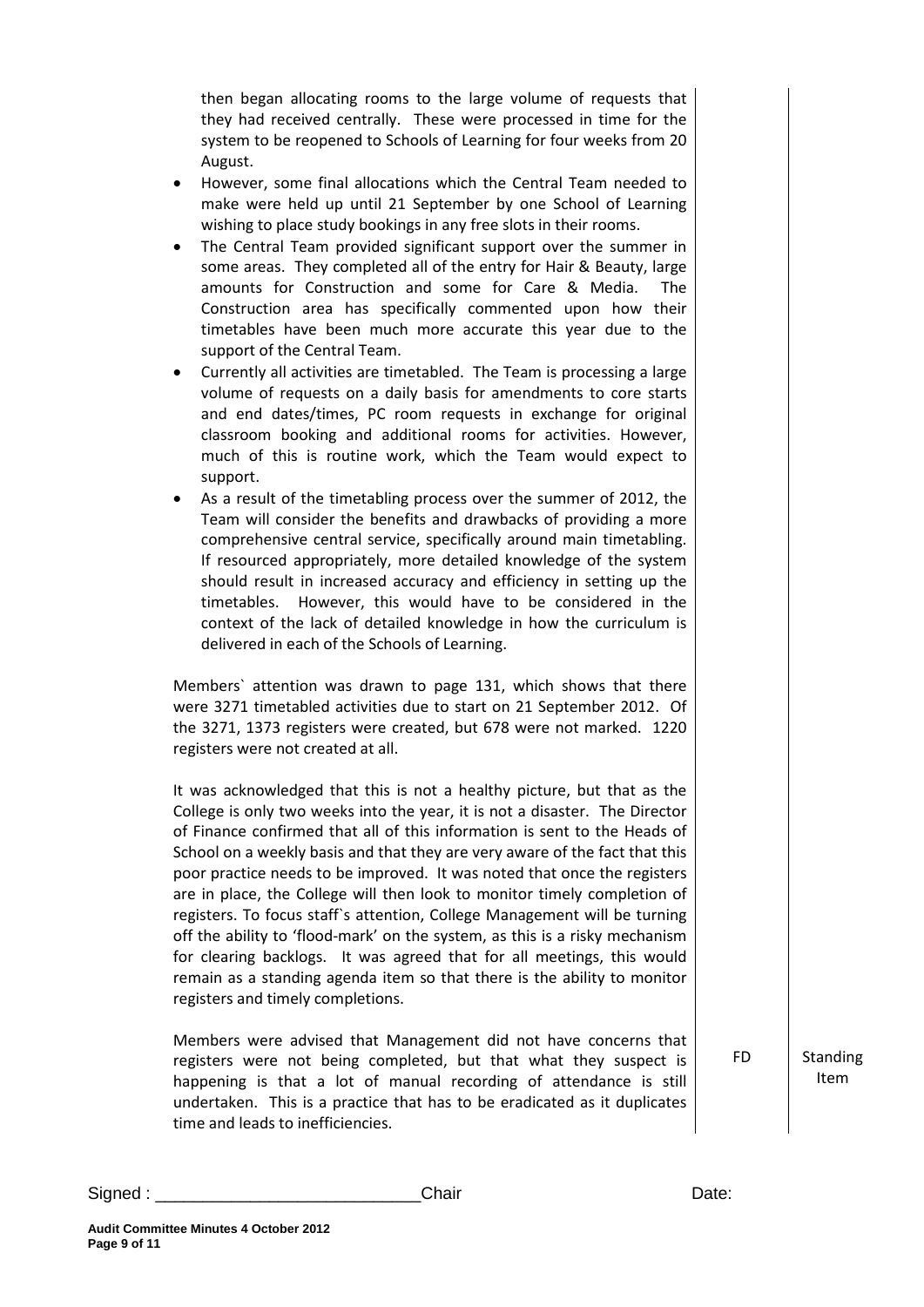|       | b) Policy agreed regarding Reporting & Actions                                                                                                                                                                                                                                                                                                                                                                                                                                                                                                                 |                                  |          |
|-------|----------------------------------------------------------------------------------------------------------------------------------------------------------------------------------------------------------------------------------------------------------------------------------------------------------------------------------------------------------------------------------------------------------------------------------------------------------------------------------------------------------------------------------------------------------------|----------------------------------|----------|
|       | The Resources & Process Manager will send data to Heads of School on a<br>weekly basis to show all activities which are timetabled and should have<br>started. It will indicate whether a register has been created for each<br>activity and whether the register has been marked. It is anticipated that<br>this will give Heads of School much more responsibility to ensure proper<br>processes are followed.                                                                                                                                               |                                  |          |
|       | c) Changes to Course Structure                                                                                                                                                                                                                                                                                                                                                                                                                                                                                                                                 |                                  |          |
|       | Programme codes and specific C2K codes were created and linked to each<br>main aim prior to full time enrolment commencing on 21 August 2012.<br>Separate functional skill codes have not yet been created for each<br>programme due to the level of detail required and amount of work to<br>create the hierarchy, these will be set up for use in 2013/14. Timetables<br>are now viewed by opening the programme code, this means that the<br>main aim and tutorial activities can be displayed, and feedback to the<br>Central Team has been very positive. |                                  |          |
|       | Members reviewed the report as a whole, and agreed that whilst there<br>were still significant issues to address, the College was moving in the right<br>direction.                                                                                                                                                                                                                                                                                                                                                                                            |                                  |          |
|       | AGREED:<br>to note the update provided.                                                                                                                                                                                                                                                                                                                                                                                                                                                                                                                        |                                  |          |
| 12.43 | <b>AUDIT SERVICE SECTOR UPDATE</b>                                                                                                                                                                                                                                                                                                                                                                                                                                                                                                                             |                                  |          |
|       | Auditors commented upon the following:                                                                                                                                                                                                                                                                                                                                                                                                                                                                                                                         |                                  |          |
|       | KPMG external audit commences on Monday for the next two weeks.<br>FMCE - there is no longer a requirement to file this with the SFA. The<br>SFA do still intend to undertake audit work, but this will be<br>approximately 10 to 12 Colleges per year, and these Colleges will be<br>identified on a risk based approach. It is highly unlikely that the PFA<br>Team will be visiting the College in the near future.                                                                                                                                         |                                  |          |
|       | Members discussed the benefits and disadvantages of completing the<br>FMCE questionnaire. It was acknowledged that it was a time consuming<br>exercise. Members did feel that it might be of benefit to complete the<br>short return questionnaire as this would provide a mechanism for<br>identifying areas for improvement. It was agreed that at the next<br>meeting the short questionnaire would be presented.                                                                                                                                           | Director of<br>Finance/<br>Clerk | Nov 2012 |
| 12.44 | <b>AOB</b>                                                                                                                                                                                                                                                                                                                                                                                                                                                                                                                                                     |                                  |          |
|       | There were no items of additional business.                                                                                                                                                                                                                                                                                                                                                                                                                                                                                                                    |                                  |          |
|       |                                                                                                                                                                                                                                                                                                                                                                                                                                                                                                                                                                |                                  |          |
|       |                                                                                                                                                                                                                                                                                                                                                                                                                                                                                                                                                                |                                  |          |